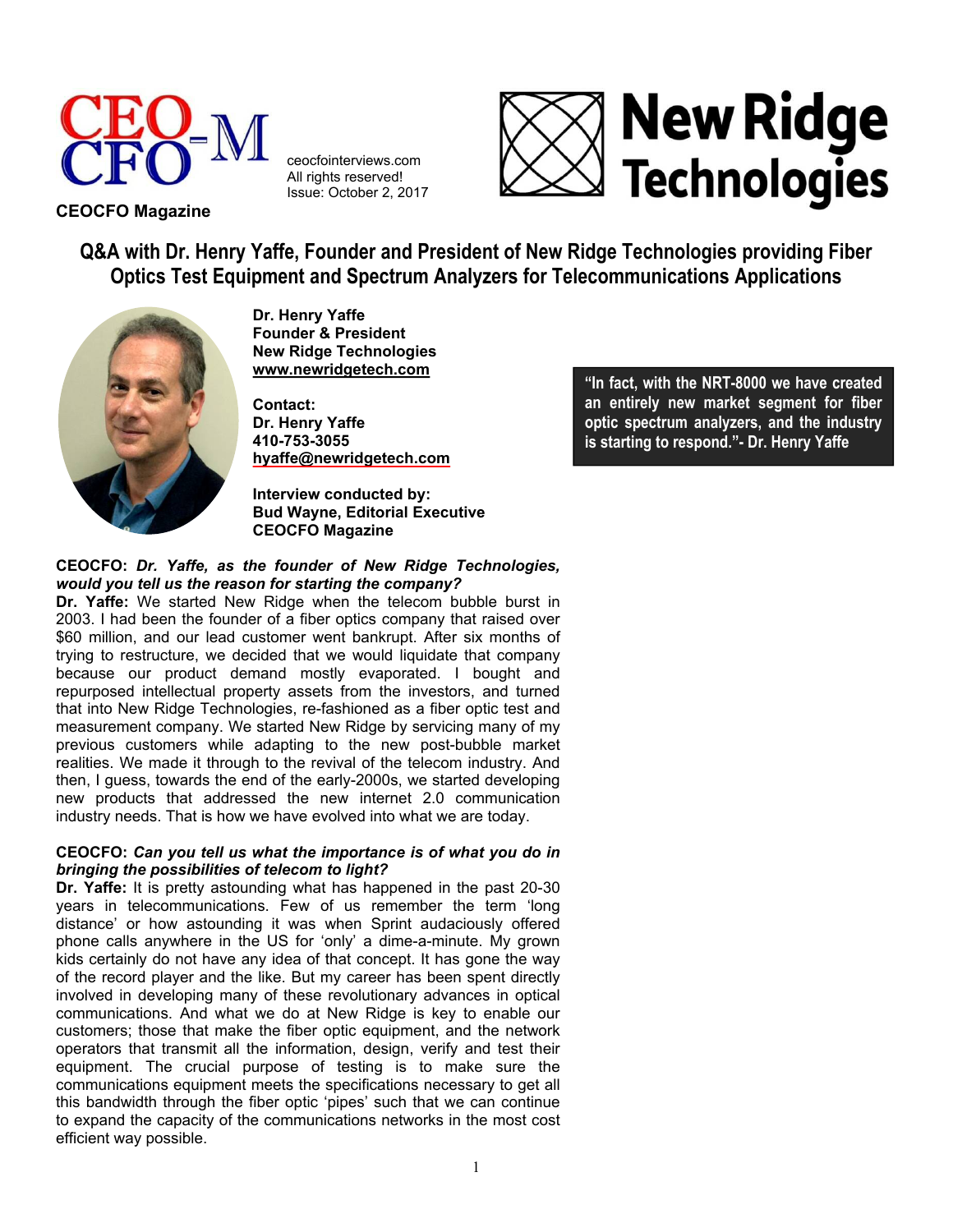### **CEOCFO:** *Who does the testing?*

**Dr. Yaffe:** The manufacturers of the telecom equipment and the network operators do the testing. I develop, manufacture and sell them the test equipment. One half of my business is the fiber optic test equipment and software. It goes to the telecom providers and the telecom equipment makers so that they can develop, specify and certify the robustness of their products and offerings.

#### **CEOCFO:** *What is the geographic range of your customers?*

**Dr. Yaffe:** Our customers are worldwide. I sell primarily into North America, Japan, and Europe. Those are my largest markets. We are a nimble company, and we have a well-established brand. Customers come to us for a specific set of solutions and expertise.

### **CEOCFO:** *Your founding products, polarization mode dispersion sources, were recognized as the 'Cadillac' of the PMD sources. How did you get to be such an important part of the mechanism?*

**Dr. Yaffe:** Polarization Mode Dispersion, or PMD, was a big problem about 20 years ago. My previous company was the first out of the gate to remediate that problem. And I really established a brand and worldwide reputation for polarization expertise. When we transitioned to New Ridge Technologies, the PMD sources were not used to remediate PMD but to help quantify the problem in a way our customers had never been able to do before. They could test, quantify and specify how their equipment would respond to this deleterious effect in the network. We rode that coat-tail for a while, and we were able to use that to get into customers, hear their needs, and that developed into new products. They came to us because they know when New Ridge came with a solution; it would be a high quality product that would address what they are looking for: not just what we could make, but what the customer really needed.

## **CEOCEO:** *Would you give us a short synopsis of your different products?*

**Dr. Yaffe:** The NRT-2500 was a product that a customer asked us to develop because we are experts in fiber optic polarization. They needed a special product for polarization control, to help them change the nature of the light going into the fiber, in a controlled way. That was the birth of the NRT-2500. Now the NRT-2500 has six different polarization modes of operation. A single NRT-2500 replaces multiple, single-function, fiber optic polarization products offered by our competitors. With the NRT-2500, customers can buy them all integrated into one box. Over the past few years New Ridge's NRT-2500 has been the first to introduce a number of new polarization control features. These functionalities have been copied by our competitors' into their products. While this is threatening on one side, it is mostly gratifying because New Ridge is seen, and respected, as a thought leader within the industry, even by our competition.

The newer NRT-3000 polarimeter is the cousin to the NRT-2500 polarization control platform. So, whereas the NRT-2500 generates polarization states in a variety of ways, the NRT-3000 polarimeter measures the created polarization states. The NRT-3000 is often used to confirm the generated polarization states or measure the response of telecom equipment to the NRT-2500 input. They work together quite well and make a natural pairing.

Recently, because of our expertise in fiber optical polarization effects, customers asked us to advise them on a strange mysterious phenomenon that was causing failures in their fiber networks. We advised them that it was related to lightning, and explained how it affects modern communication systems. We published a blog on the topic that was very well received. But more importantly, we helped them engineer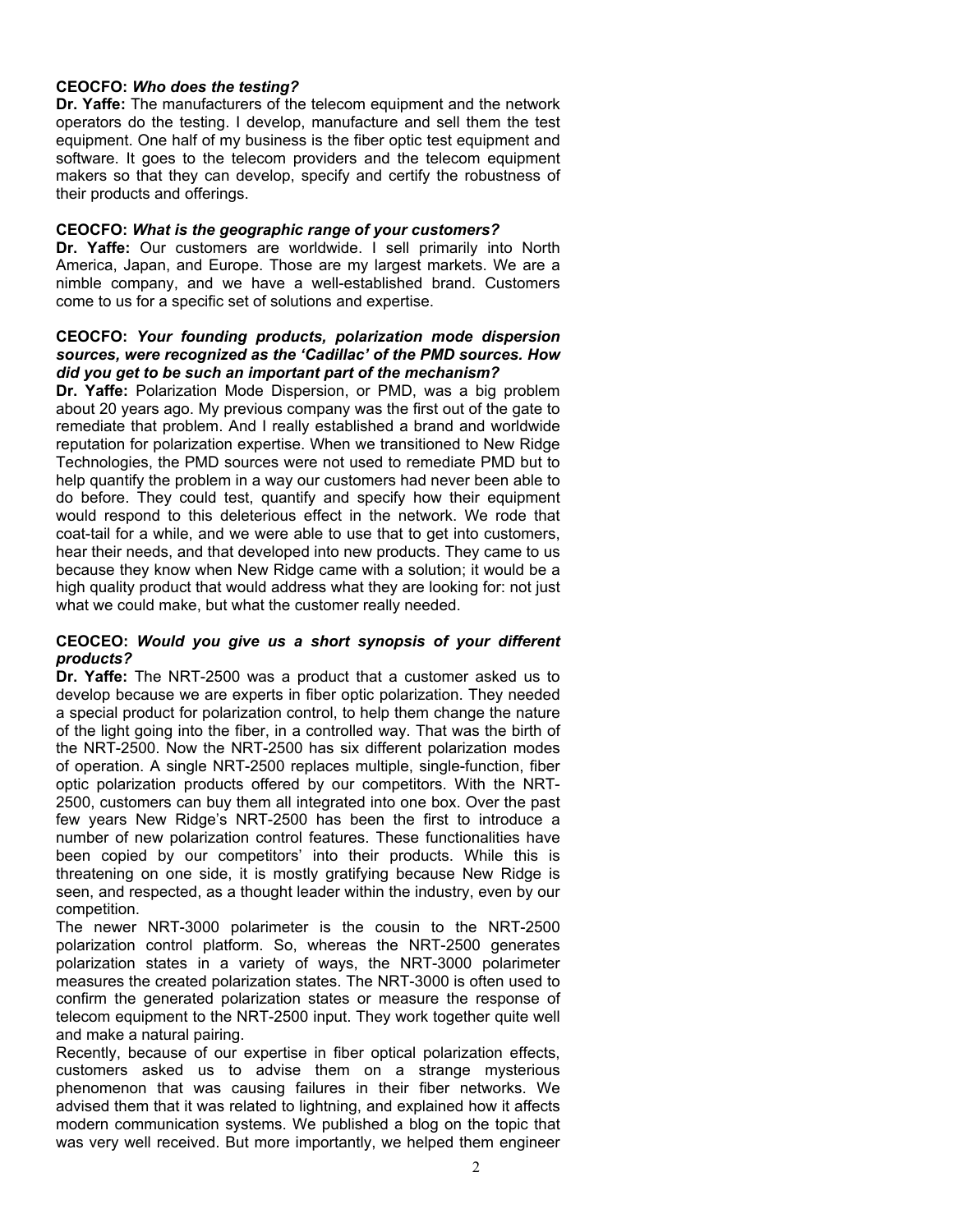remedies to the polarization induced outages. We were able to show that the NRT-2500 could be very useful in the lab to (safely) simulate the very fast and abrupt polarization changes caused by lightning. And the NRT-3000 was uniquely positioned to measure such ultrafast changes of polarization. We not only had the products, but because of close customer relationships, New Ridge was trusted to help identify this unknown phenomenon. Our experience enabled us to diagnose the problem, recognize a new market opportunity, and respond with new product solutions. Ultimately, this technology is applicable to many other challenges that our customers face and try to recreate in the lab.

The NRT-8000 is our newest telecom product. It is a compact optical spectrum analyzer and not a polarization related product. The NRT-8000 measures the wavelengths, or colors, of light coming out of the fiber. The NRT-8000 is unique in that it breaks the mold from typical spectrum analyzers. A typical spectrum analyzer would be the size of two desktop computers. But the NRT-8000 is about 5% of the typical volume and weight, merely the size of a small hardcover novel. And we only put in features that the telecom industry uses. We concentrated only on the applications our customers do every day in their telecom measurement environment. Therefore we could offer a much smaller, much more portable, and much lower cost product than typical spectrum analyzers.

We have addressed the change in the test and measurement market that has evolved over the past decade or so. There has been a lot of price pressure on test and measurement products. We all want to pay less per month for our cell phones, internet, and cable TV. This consumer pricing pressure gets pushed down, through the telecom provider businesses, affecting their ability to invest in testing, and thereby on test equipment. This puts pressure on my business, in a structural way, and it has caused me to fundamentally rethink how to develop a product. What do our customers really want? What do they actually do in the lab? How many 'bells and whistles' are they willing to pay for? With the NRT-8000, we have made a device that simply does what engineers do every day in the lab. And the NRT-8000 does it very well, at a very good price, in a very small size. In fact, with the NRT-8000 we have created an entirely new market segment for fiber optic spectrum analyzers, and the industry is starting to respond. Here too we have been the first with a new idea, only to be followed by competitors who have joined the compact spectrum analyzer bandwagon.

New Ridge is also leading the fiber optic test and measurement industry in exploiting Internet of Things (IoT) for our instruments. Specifically, you can use your smart phone or tablet to control NRT's test and measurement environment from anywhere at any time. This is a new concept in the optical test and measurement world. I would say it is generational. For people of my 'vintage' it is kind of shockingly cool. While for 'millennial' engineers, it is routine to pick up the phone and try to control their world. I think IoT is an unstoppable natural technology progression, one that New Ridge fully embraces. We seized the opportunity to implement an IoT platform with the NRT-8000 new product development. We are seeing customers respond very openly to it. Some are saying this is 'neat' and asking for demos. While some are a little more hesitant as they get comfortable with IoT. The NRT-8000 is our first application of IoT infrastructure into NRT's products. We are currently rolling IoT into our other products, to be released in the future.

#### **CEOCFO:** *You mentioned competition. What separates you from other companies creating these test analyzers?*

**Dr. Yaffe:** In general what separates us from the other fiber optic test and measurement players is our ability, because of our modest size, to respond to customers in a custom way. We do not necessarily require multimillion dollar contracts to develop a solution for a customer as the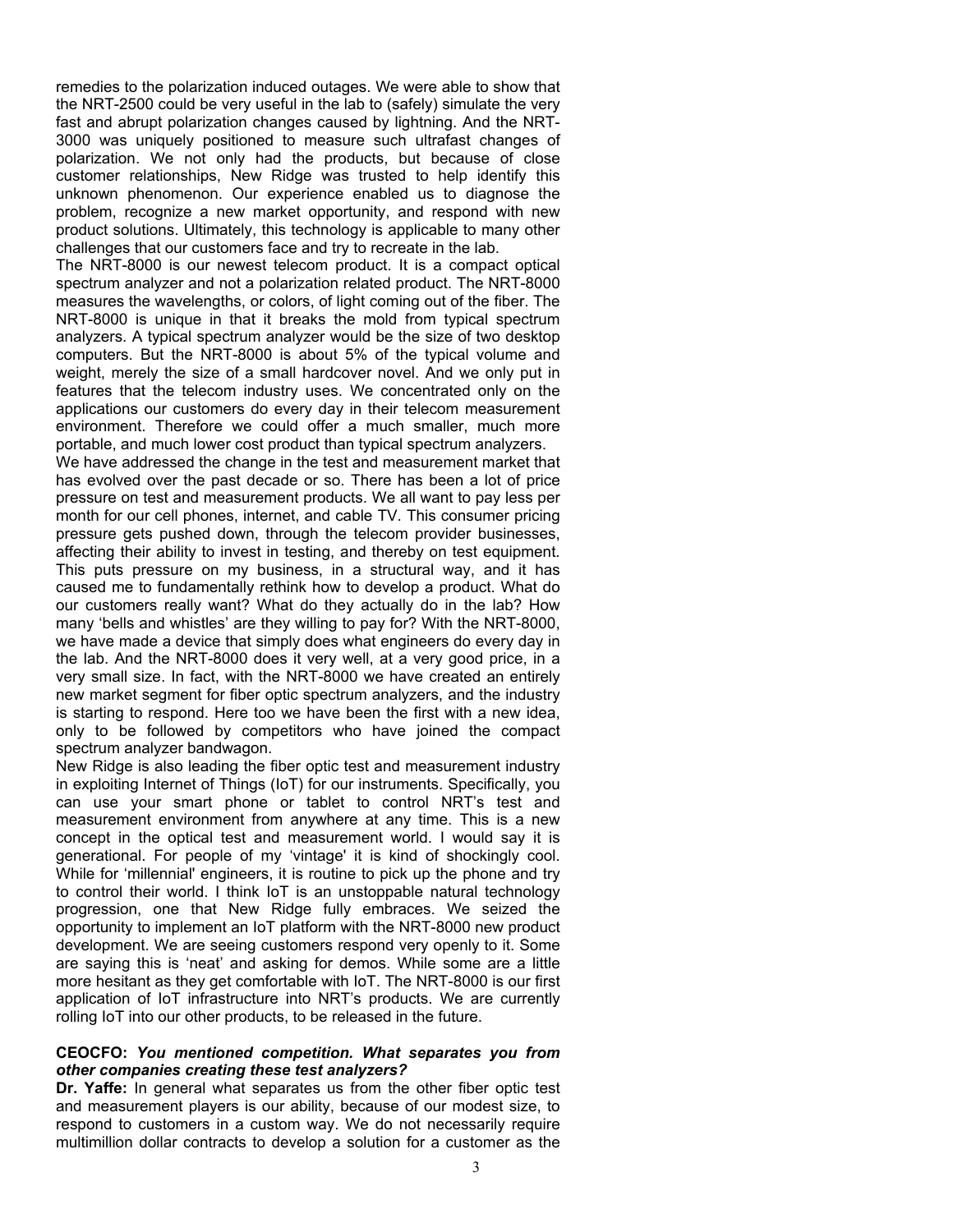larger test and measurement corporations. We can respond to people faster. It is our nimble ability that we have, due to our size, that has differentiated us. Our customers know they are going to get a good product as NRT can concentrate on their specific needs. The NRT-2500 and the NRT-3000 were direct responses to customers and their input. All of our products have developed this way over the past decade.

One aside that I would like to mention is that we have a new OEM business unit precisely developing custom fiber optic solutions for research laboratories, the United States government and its major contractors and agencies. Engineers have seen our technologies, they have used our test and measurement instruments in fiber optic applications, and then come to us asking for custom products to embed into their systems and research projects. We have been able to respond to that very well, leveraging expertise from a commercial product side into the OEM side. This is developing into a very nice business for us. These customers come and say they like us to adapt or extend our technology in one way or another. Those changes and improvements then flow in the other direction, back into new generations of our commercial products. We are feeding new developments in both directions.

#### **CEOCFO:** *How do you get the word out there to potential customers or attract them? Do you do conferences?*

**Dr. Yaffe:** I attend a couple conferences a year, usually big telecom conferences. I also market through the internet. It is one of my challenges to find a rep distribution network for New Ridge. Sales organizations are driven by commissions, so they tend to prefer the larger companies with large line cards. I have managed over the years to get some very high quality sales representation in certain regions, and those are the places where I have been most successful. They get out and they are my feet on the ground. In places where I am still developing my sales network I need to find the right salesperson who clicks; has the right set of customer connections and can get my product into the doors. Once a product is in the door, it tends to do very well, and we generate repeat business.

## **CEOCFO:** *Is the distribution done through partners?*

**Dr. Yaffe:** In the United States, I usually work with sales reps. I have distributors when I target foreign companies. One of the advantages of overseas distributors is they take care of the importing and customs issues. That is breaking down a little bit from certain companies and countries. Because of the internet, customers are able to find me directly. And that is giving me a whole set of new challenges in countries where we have no distribution yet set up.

# **CEOCFO:** *How are you positioned with funding?*

**Dr. Yaffe:** I am evaluating partners. I am talking actively with a number of people to work together on different projects. To date, New Ridge has been totally self-funded and organically grown. We are extremely proud of that. We've been able to spend 100% of our time and energy on customer relationships and improving our technology, as opposed to reporting to investors. I think one of the reasons I am reaching out to partners, strategic partners, and other companies like mine to work together on products is because it takes too long to grow purely organically and scale a sales organization. I am definitely talking to a number of people and look to have some relationships in the not too distant future.

## **CEOCFO:** *Why should people be interested in New Ridge Technologies?*